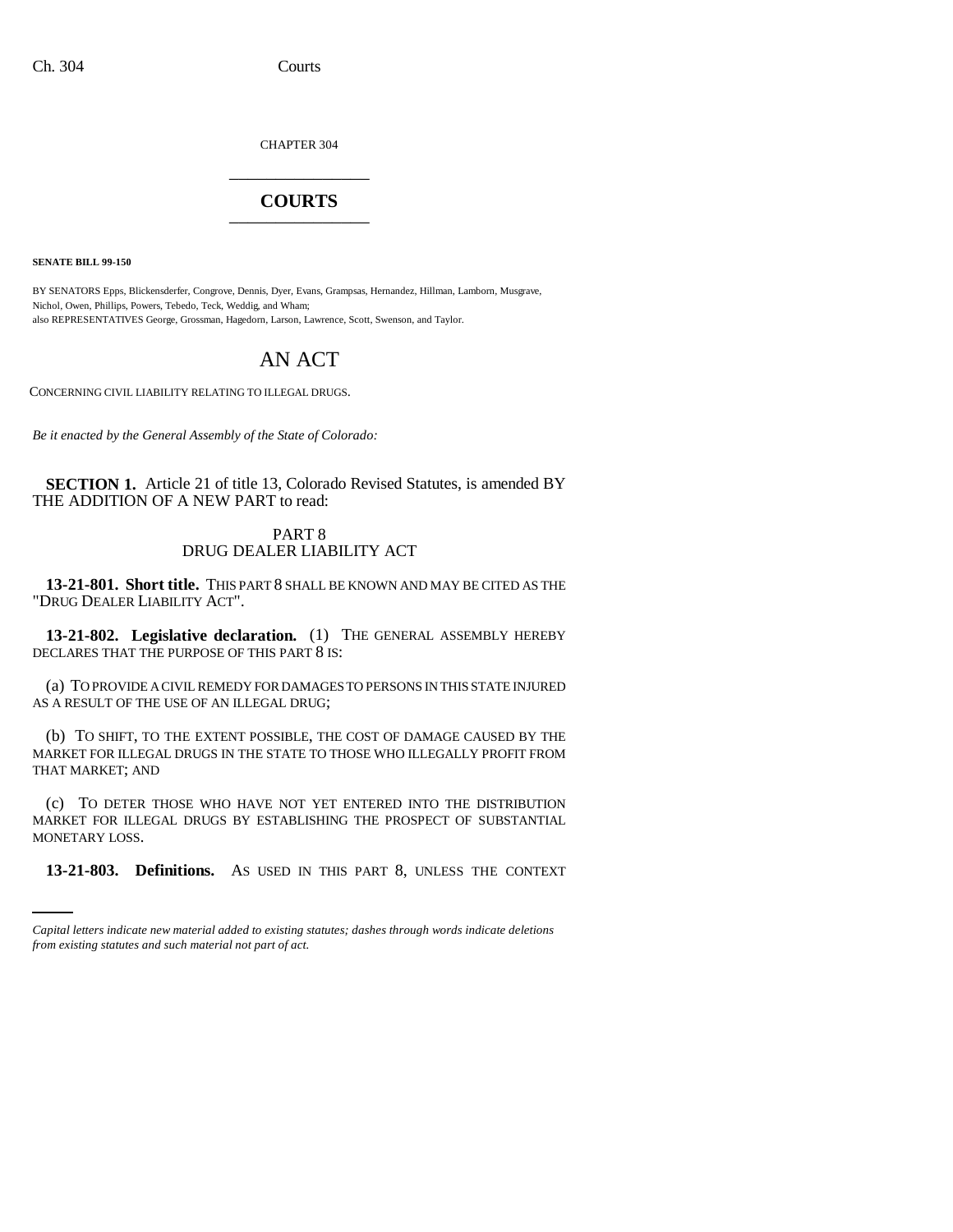OTHERWISE REQUIRES:

(1) "ILLEGAL DRUG" MEANS A CONTROLLED SUBSTANCE AS DEFINED IN SECTION 18-18-102 (5), C.R.S.

(2) "INDIVIDUAL ILLEGAL DRUG USER" MEANS THE INDIVIDUAL WHOSE USE OF A SPECIFIED ILLEGAL DRUG IS THE BASIS OF AN ACTION BROUGHT UNDER THIS PART 8.

(3) "PARTICIPATE IN THE MARKETING OF ILLEGAL DRUGS" MEANS TO TRANSPORT, IMPORT INTO THIS STATE, SELL, POSSESS WITH THE INTENT TO SELL, FURNISH, ADMINISTER, OR GIVE AWAY, IMPORT INTO THIS STATE, SELL, FURNISH, ADMINISTER, OR GIVE AWAY AN ILLEGAL DRUG. "PARTICIPATE IN THE MARKETING OF ILLEGAL DRUGS" DOES NOT INCLUDE THE PURCHASE OR RECEIPT OF AN ILLEGAL DRUG FOR PERSONAL USE.

(4) "PERIOD OF ILLEGAL DRUG USE" MEANS, IN RELATION TO THE INDIVIDUAL ILLEGAL DRUG USER, THE PERIOD OF TIME FROM THE INDIVIDUAL'S FIRST USE OF A SPECIFIED ILLEGAL DRUG TO THE ACCRUAL OF THE CAUSE OF ACTION. THE PERIOD OF ILLEGAL DRUG USE IS PRESUMED TO COMMENCE TWO YEARS BEFORE THE CAUSE OF ACTION ACCRUES UNLESS THE DEFENDANT PROVES OTHERWISE BY CLEAR AND CONVINCING EVIDENCE.

(5) "PERSON" MEANS AN INDIVIDUAL, GOVERNMENTAL ENTITY, CORPORATION, FIRM, TRUST, PARTNERSHIP, OR INCORPORATED OR UNINCORPORATED ASSOCIATION EXISTING UNDER OR AUTHORIZED BY THE LAWS OF THIS STATE, ANOTHER STATE, OR A FOREIGN COUNTRY.

(6) "SPECIFIED ILLEGAL DRUG" MEANS THE TYPE OF ILLEGAL DRUG USED BY AN INDIVIDUAL ILLEGAL DRUG USER WHOSE USE IS THE BASIS OF AN ACTION BROUGHT UNDER SECTION 13-21-804 (2) (b).

**13-21-804. Damages - persons injured by an individual illegal drug user.** (1) ANY ONE OR MORE OF THE FOLLOWING PERSONS MAY BRING AN ACTION FOR DAMAGES CAUSED BY AN INDIVIDUAL'S USE OF AN ILLEGAL DRUG WITHIN THIS STATE:

(a) A PARENT, LEGAL GUARDIAN, CHILD, SPOUSE, OR SIBLING OF THE INDIVIDUAL ILLEGAL DRUG USER;

(b) AN EMPLOYER OF AN INDIVIDUAL ILLEGAL DRUG USER;

(c) A MEDICAL FACILITY, INSURER, GOVERNMENTAL ENTITY, EMPLOYER, OR OTHER ENTITY THAT FUNDED A DRUG TREATMENT PROGRAM OR EMPLOYEE ASSISTANCE PROGRAM FOR THE INDIVIDUAL ILLEGAL DRUG USER OR THAT OTHERWISE EXPENDED MONEY ON BEHALF OF THE INDIVIDUAL ILLEGAL DRUG USER OR A DEPENDENT OF THE INDIVIDUAL ILLEGAL DRUG USER; AND

(d) A PERSON INJURED AS A RESULT OF THE WILLFUL, RECKLESS, OR NEGLIGENT ACTIONS OF AN INDIVIDUAL ILLEGAL DRUG USER.

(2) (a) A PERSON ENTITLED TO SEEK DAMAGES UNDER THIS SECTION MAY SEEK DAMAGES FROM ONE OR MORE OF THE FOLLOWING: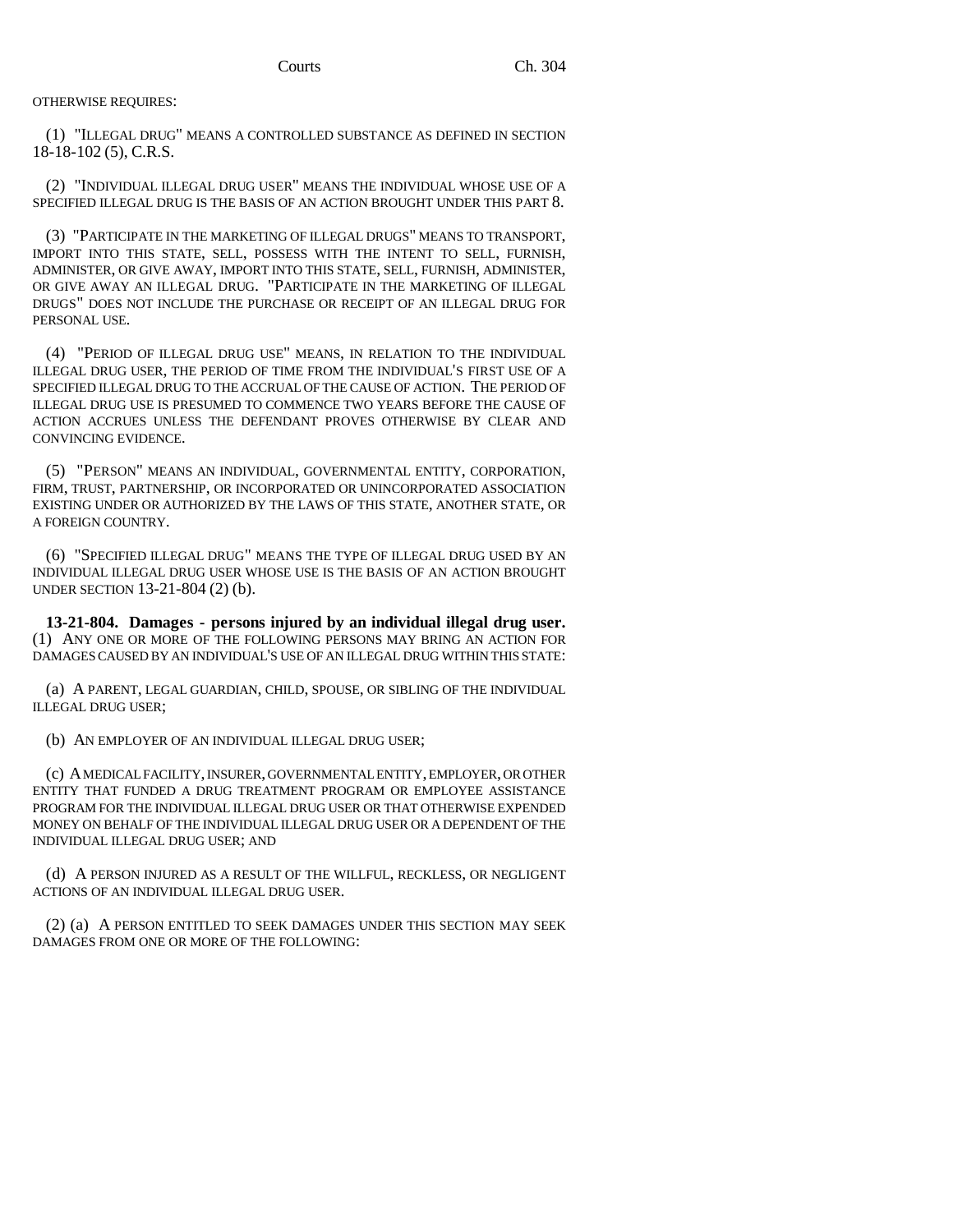(I) A PERSON WHO SOLD, ADMINISTERED, OR FURNISHED, OR IS IN THE CHAIN OF DISTRIBUTION OF, AN ILLEGAL DRUG USED BY THE INDIVIDUAL ILLEGAL DRUG USER;

(II) A PERSON WHO KNOWINGLY PARTICIPATED IN THE MARKETING OR DISTRIBUTION IN THE STATE OF COLORADO OF THE SPECIFIED ILLEGAL DRUG USED BY AN INDIVIDUAL ILLEGAL DRUG USER DURING THE INDIVIDUAL DRUG USER'S PERIOD OF ILLEGAL DRUG USE.

(b) NOTHING IN THIS SECTION SHALL BE DEEMED TO AUTHORIZE A SUIT AGAINST AN EMPLOYER OF A PERSON DESCRIBED IN PARAGRAPH (a) OF THIS SUBSECTION (2) IF THE EMPLOYER HAD NO KNOWLEDGE OF THE ACTIONS OF THE PERSON GIVING RISE TO THE CLAIM UNDER THIS SECTION.

(3) THE STANDARD OF PROOF FOR ESTABLISHING LIABILITY UNDER THIS SECTION SHALL BE BY CLEAR AND CONVINCING EVIDENCE.

(4) A PERSON ENTITLED TO BRING AN ACTION UNDER THIS SECTION MAY RECOVER ALL OF THE FOLLOWING DAMAGES:

(a) ECONOMIC DAMAGES, INCLUDING BUT NOT LIMITED TO THE COST OF TREATMENT AND REHABILITATION, MEDICAL EXPENSES, OR ANY OTHER PECUNIARY LOSS PROXIMATELY CAUSED BY AN INDIVIDUAL'S USE OF AN ILLEGAL DRUG;

NONECONOMIC DAMAGES, INCLUDING BUT NOT LIMITED TO PAIN AND SUFFERING, DISFIGUREMENT, LOSS OF ENJOYMENT, LOSS OF COMPANIONSHIP AND CONSORTIUM, AND OTHER NONPECUNIARY LOSS PROXIMATELY CAUSED BY AN INDIVIDUAL'S USE OF AN ILLEGAL DRUG;

(c) EXEMPLARY DAMAGES;

(d) REASONABLE ATTORNEY FEES INCURRED AS A RESULT OF BRINGING AN ACTION UNDER THIS SECTION; AND

(e) COSTS OF SUIT, INCLUDING BUT NOT LIMITED TO EXPENSES FOR EXPERT WITNESSES AND EXPENSES FOR INVESTIGATIVE SERVICES TO DETERMINE THE IDENTITY OF THE DEFENDANTS AND THE LOCATION OF ANY ASSETS OF THE DEFENDANTS.

**13-21-805. Nonexclusiveness - exceptions to liability - joinder.** (1) ANY CAUSE OF ACTION ESTABLISHED BY THIS PART 8 SHALL BE IN ADDITION TO AND NOT IN LIEU OF ANY OTHER CAUSE OF ACTION AVAILABLE TO A PLAINTIFF.

(2) A PERSON WHOSE POSSESSION, USE, OR DISTRIBUTION OF ILLEGAL DRUGS IS AUTHORIZED BY LAW IS NOT LIABLE FOR DAMAGES UNDER THIS PART 8.

(3) A LAW ENFORCEMENT OFFICER OR AGENCY, THE STATE, OR A PERSON ACTING AT THE DIRECTION OF A LAW ENFORCEMENT OFFICER OR AGENCY OR THE STATE IS NOT LIABLE FOR PARTICIPATING IN THE MARKETING OF ILLEGAL DRUGS IF THE PARTICIPATION IS IN FURTHERANCE OF AN OFFICIAL INVESTIGATION.

(4) TWO OR MORE PERSONS MAY JOIN TOGETHER IN ONE ACTION UNDER SECTION 13-21-804 IF ANY PORTION OF THE PERIOD OF ILLEGAL DRUG USE OF THE INDIVIDUAL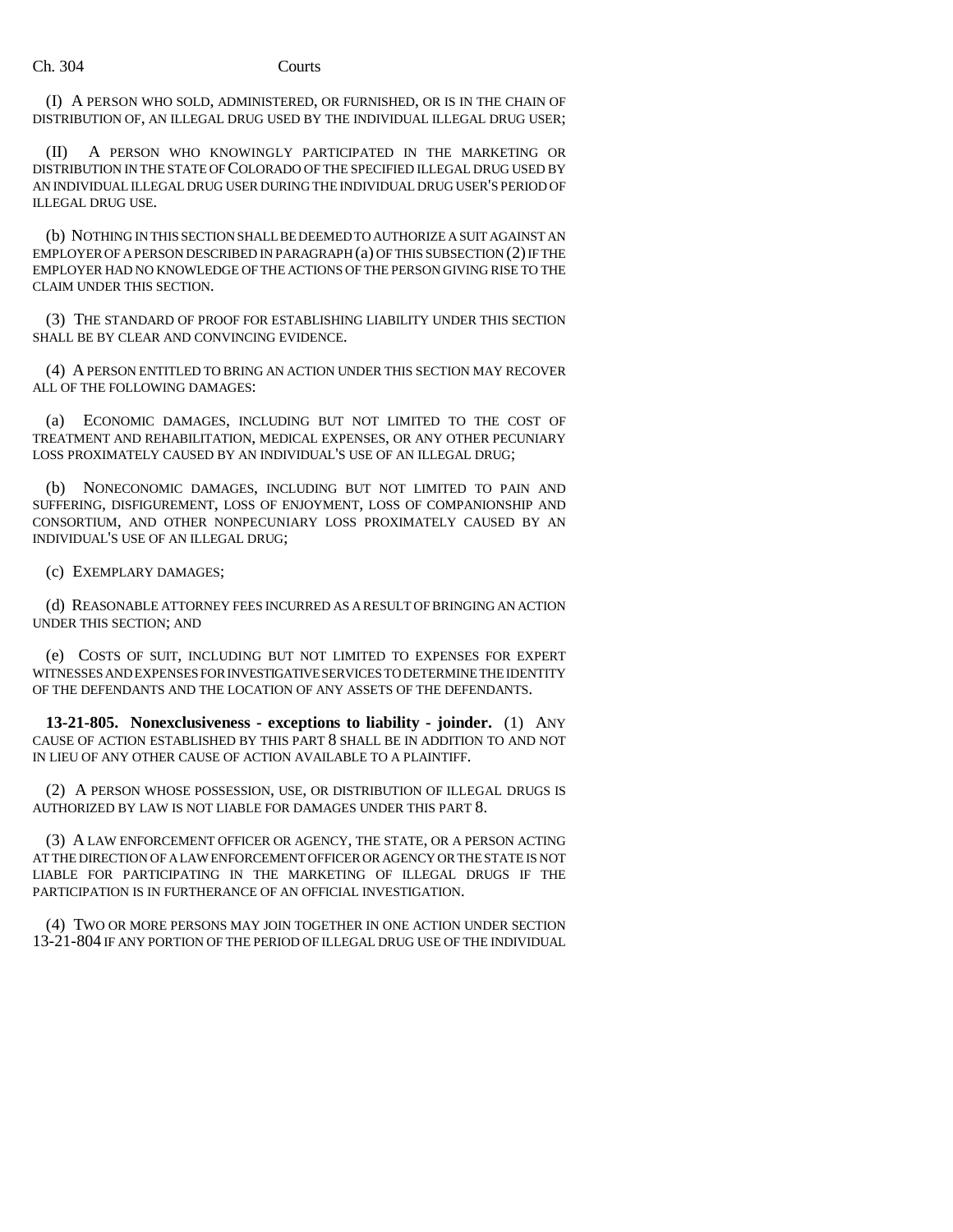ILLEGAL DRUG USER WHOSE ACTIONS RESULTED IN THE DAMAGES TO ONE PLAINTIFF OVERLAPS WITH THE PERIOD OF ILLEGAL DRUG USE OF THE INDIVIDUAL ILLEGAL DRUG USERS WHOSE ACTIONS RESULTED IN THE DAMAGES TO EVERY OTHER PLAINTIFF.

(5) A THIRD PARTY SHALL NOT PAY DAMAGES AWARDED UNDER THIS PART 8 OR PROVIDE A DEFENSE OR MONEY FOR A DEFENSE ON BEHALF OF AN INSURED UNDER A CONTRACT OF INSURANCE OR INDEMNIFICATION.

**13-21-806. Comparative negligence.** (1) AN ACTION UNDER THIS PART 8 IS GOVERNED BY THE PRINCIPLES OF COMPARATIVE NEGLIGENCE.

(2) THE BURDEN OF PROVING THE COMPARATIVE NEGLIGENCE OF THE PLAINTIFF SHALL BE ON THE DEFENDANT BY CLEAR AND CONVINCING EVIDENCE.

**13-21-807. Contribution among and recovery from multiple defendants.** NOTWITHSTANDING THE PROVISIONS OF SECTION 13-50.5-102(3), A PERSON SUBJECT TO LIABILITY UNDER THIS PART 8 HAS A RIGHT OF CONTRIBUTION AGAINST ANY OTHER PERSON SUBJECT TO LIABILITY UNDER THIS PART 8. CONTRIBUTION MAY BE ENFORCED EITHER IN THE ORIGINAL ACTION OR BY A SEPARATE ACTION BROUGHT FOR THAT PURPOSE. A PLAINTIFF MAY SEEK RECOVERY AGAINST A PERSON WHOM A DEFENDANT HAS ASSERTED A RIGHT OF CONTRIBUTION IN ACCORDANCE WITH THIS PART 8 AND OTHER LAWS.

**13-21-808. Effect of criminal drug conviction.** (1) (a) A PERSON AGAINST WHOM RECOVERY IS SOUGHT IS ESTOPPED FROM DENYING PARTICIPATION IN THE MARKETING OF ILLEGAL DRUGS IF THE PERSON HAS A CRIMINAL CONVICTION BASED ON THE SAME CIRCUMSTANCES THAT ARE THE BASIS FOR THE CLAIM FOR DAMAGES. SAID CONVICTION MUST BE FOR OTHER THAN MERE POSSESSION OF THE SPECIFIED ILLEGAL DRUG:

(I) THAT IS A FELONY UNDER THE "COMPREHENSIVE DRUG ABUSE PREVENTION AND CONTROL ACT OF 1970", 21 U.S.C. SEC. 801, ET SEQ.;

(II) UNDER SECTION 18-18-405 OR 18-18-406, C.R.S.; OR

(III) THAT IS A FELONY RELATED TO PARTICIPATION IN THE MARKETING OF ILLEGAL DRUGS UNDER THE LAWS OF ANOTHER STATE.

(b) SUCH A CONVICTION IS ALSO PRIMA FACIE EVIDENCE OF THE PERSON'S PARTICIPATION IN THE MARKETING OF ILLEGAL DRUGS DURING THE TWO YEARS PRECEDING THE DATE OF AN ACT GIVING RISE TO A CONVICTION.

(2) THE ABSENCE OF A CONVICTION OF A PERSON AGAINST WHOM RECOVERY IS SOUGHT DOES NOT BAR AN ACTION AGAINST THAT PERSON.

**13-21-809. Prejudgment attachment and execution on judgments.** (1) (a) EXCEPT AS PROVIDED IN SUBSECTION (3) OF THIS SECTION, A PLAINTIFF UNDER THIS PART 8 MAY REQUEST AN EX PARTE, PREJUDGMENT ORDER OF ATTACHMENT UNDER RULE 102 OF THE COLORADO RULES OF CIVIL PROCEDURE AGAINST ALL OF THE ASSETS OF A DEFENDANT SUFFICIENT TO SATISFY A POTENTIAL AWARD. IF ATTACHMENT IS ISSUED, A DEFENDANT IS ENTITLED TO AN IMMEDIATE HEARING. THE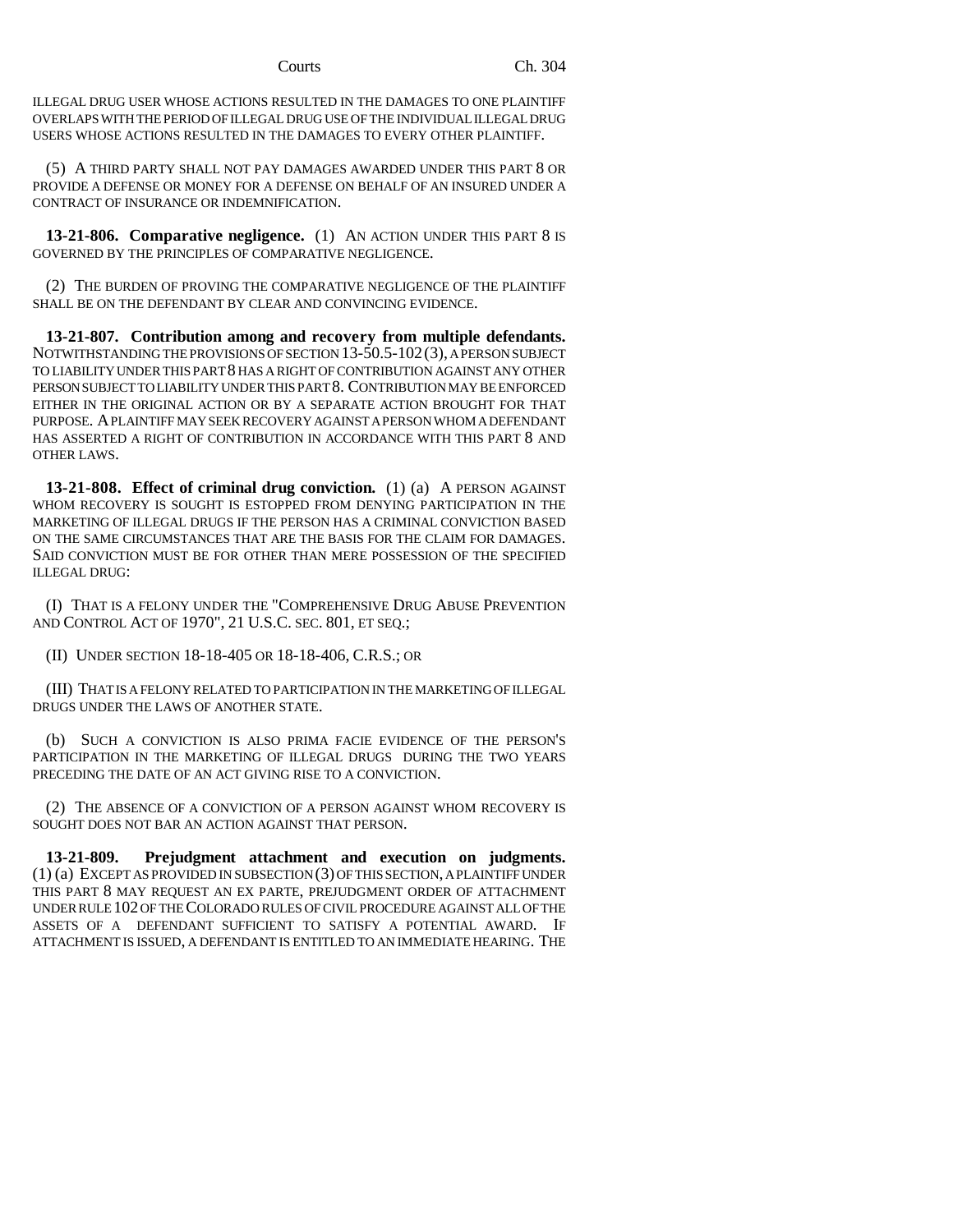Ch. 304 Courts

ATTACHMENT MAY BE REMOVED IF THE DEFENDANT DEMONSTRATES THAT THE ASSETS WILL BE AVAILABLE FOR A POTENTIAL AWARD OR IF THE DEFENDANT POSTS A BOND SUFFICIENT TO COVER A POTENTIAL AWARD.

(b) PRIOR TO THE PAYMENT OF ANY JUDGMENT AWARDED PURSUANT TO THIS PART 8, PAYMENT SHALL FIRST BE MADE TO SATISFY ANY ORDER OR JUDGMENT ENTERED AGAINST THE DEFENDANT IN A CRIMINAL PROCEEDING FOR RESTITUTION, INCLUDING ANY CONTRIBUTIONS TO A CRIME VICTIM COMPENSATION FUND PURSUANT TO ARTICLE 4.1 OF TITLE 24, C.R.S., OR TO A VICTIMS AND WITNESSES ASSISTANCE AND LAW ENFORCEMENT FUND PURSUANT TO ARTICLE 4.2 OF TITLE 24, C.R.S.

(2) A PERSON AGAINST WHOM A JUDGMENT HAS BEEN RENDERED UNDER THIS PART 8 IS NOT ELIGIBLE TO EXEMPT ANY PROPERTY, OF WHATEVER KIND, FROM PROCESS TO LEVY OR PROCESS TO EXECUTE ON THE JUDGMENT.

(3) ANY ASSETS SOUGHT TO SATISFY A JUDGMENT UNDER THIS PART 8 THAT HAVE BEEN NAMED IN A FORFEITURE ACTION PENDING ON THE DATE THAT THE ATTACHMENT UNDER SUBSECTION (1) OF THIS SECTION IS SOUGHT OR HAVE BEEN SEIZED FOR FORFEITURE BY ANY STATE OR FEDERAL AGENCY MAY NOT BE ATTACHED OR USED TO SATISFY A JUDGMENT UNDER THIS PART 8 UNLESS AND UNTIL THE ASSETS HAVE BEEN RELEASED FOLLOWING CONCLUSION OF THE FORFEITURE ACTION OR RELEASED BY THE AGENCY THAT SEIZED THE ASSETS.

**13-21-810. Statute of limitations.** (1) EXCEPT AS OTHERWISE PROVIDED BY THIS SECTION, A CLAIM UNDER THIS PART 8 SHALL NOT BE BROUGHT MORE THAN FOUR YEARS AFTER THE CAUSE OF ACTION ACCRUES. A CAUSE OF ACTION ACCRUES UNDER THIS PART 8 WHEN A PERSON WHO MAY RECOVER HAS REASON TO KNOW OF THE HARM FROM ILLEGAL DRUG USE THAT IS THE BASIS OF THE CAUSE OF ACTION AND HAS REASON TO KNOW THAT THE ILLEGAL DRUG USE IS THE CAUSE OF THE HARM.

(2) FOR A DEFENDANT, THE STATUTE OF LIMITATIONS UNDER THIS SECTION DOES NOT EXPIRE UNTIL SIX MONTHS AFTER THE INDIVIDUAL POTENTIAL DEFENDANT IS CONVICTED OF A CRIMINAL OFFENSE OR AS OTHERWISE PROVIDED BY LAW.

**13-21-811. Stay of action.** ON MOTION BY A GOVERNMENTAL AGENCY INVOLVED IN A DRUG INVESTIGATION OR PROSECUTION, AN ACTION BROUGHT UNDER THIS PART 8 SHALL BE STAYED UNTIL THE COMPLETION OF THE CRIMINAL INVESTIGATION OR PROSECUTION THAT GAVE RISE TO THE MOTION FOR A STAY OF THE ACTION.

**13-21-812. Nonretroactive.** NO CAUSE OF ACTION SHALL ACCRUE BASED UPON ANY ACT BY A DEFENDANT THAT OCCURRED PRIOR TO THE EFFECTIVE DATE OF THIS PART<sub>8</sub>.

**13-21-813. Severability.** IF ANY PROVISION OF THIS PART 8 OR THE APPLICATION THEREOF TO ANY PERSON OR CIRCUMSTANCE IS HELD INVALID, SUCH INVALIDITY SHALL NOT AFFECT OTHER PROVISIONS OR APPLICATIONS OF THIS PART 8 THAT CAN BE GIVEN EFFECT WITHOUT THE INVALID PROVISION OR APPLICATION, AND TO THIS END THE PROVISIONS OF THIS PART 8 ARE DECLARED TO BE SEVERABLE.

**SECTION 2. Effective date - applicability.** This act shall take effect upon passage and shall apply to causes of action accruing on or after said date.